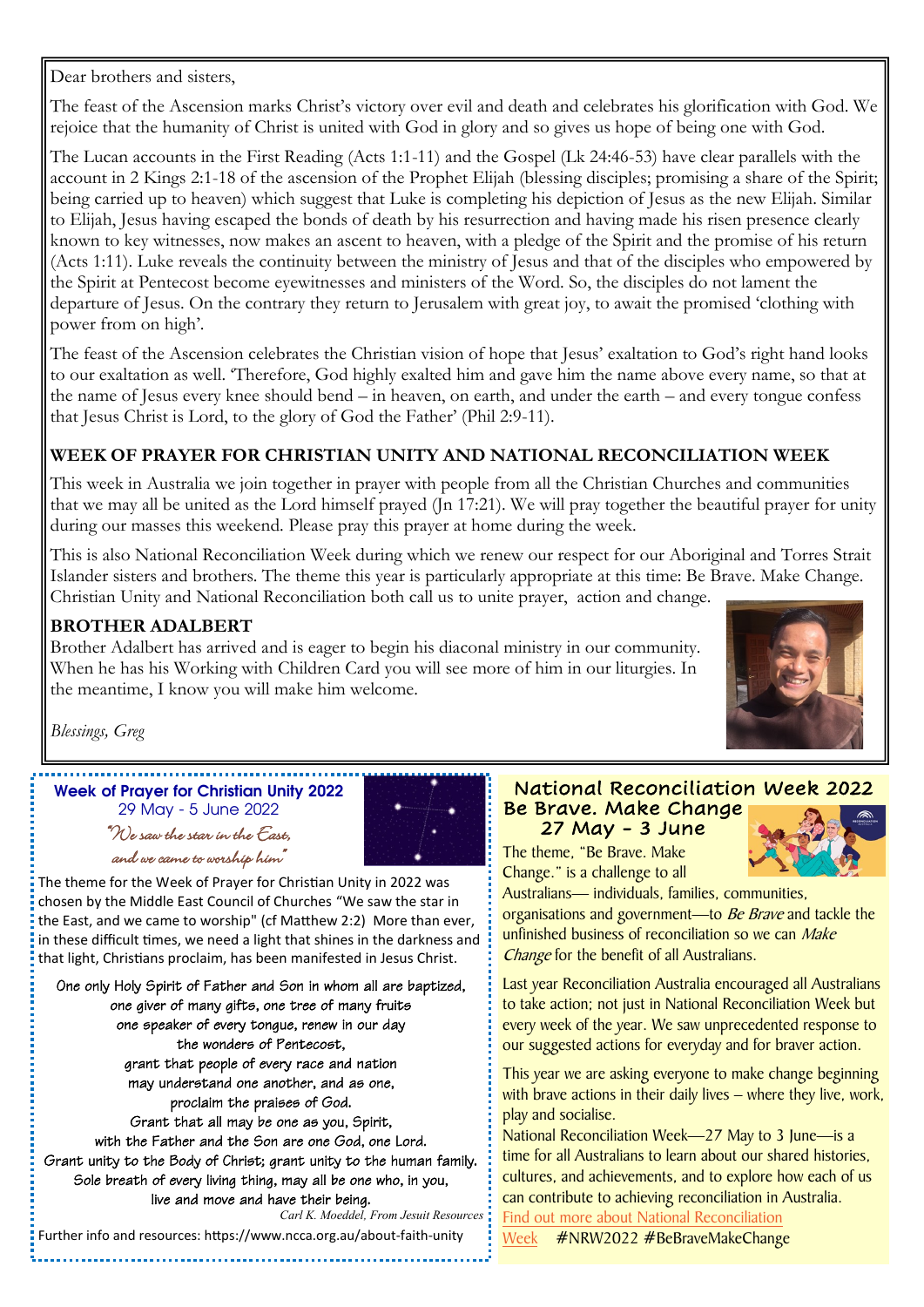## **BIBLICAL RESOURCES FOR SYNODALITY**

**BIBLICAL RESOURCES** The Biblical Subgroup of the Spirituality Commission of the General Secretariat of the Synod of Bishops has prepared a resource entitled "Biblical Resources for Synodality," which highlights how Scripture is at the heart of the synodal journey.

This publication offers examples of lectio divina, along with the search for synodality in Old Testament texts (Psalm 107, Joshua 24, Nehemiah 8:1- 12), as well as the figure of Mary, icon of the synodal Church, as she sets out with the disciples or stays in prayer with the Apostles (Acts 1:13-14), bearing witness that she is the way to ecclesial communion (Acts 10:1-11:18). The booklet is currently available in English only, but will soon be available in other languages. You can access this resources online at https://www.synod.va/en/ news/biblical-resources-for-synodality.html or we have printed a few hard copies and they are availa-



**PILGRIM STATUE**  This week in the home of Mrs Fan Chung 22 Bramwell Rd, Noranda. Ph: 9276 9451

## **PARISH PRAYER CONCERNS**

**Recently Deceased:** Giovanni Trusso (Italy), Guerrino Travaglini and Michelina Tana;

**Deceased:** Elsie Nunis, Fr Tadgh Tierney, Bridget and Stanley Quilley, Bill and Nettie Beukelaar and Peter Meek;

**Anniversaries: Dot Wilson,** Paul Christopher Dunning, Val Tomerini and Bert Strijk, Giuseppina Trusso, Peter Guagliardo,

**The Sick of the Parish:** Sharon Rosielle and all who are in need of our prayers.

**"I will come back to you and your hearts will rejoice"**

#### **Charismatic Pentecost Mass, June 5th - Wanneroo**

On Pentecost Sunday, June 5th, at St Anthony of Padua Church, Wanneroo, starting with *praise & worship at 2:00pm,* CCR Perth is celebrating the outpouring of the Holy Spirit with praise, Mass and the 'laying on of hands' for healing and the renewing of God's Spirit working in us. *Mass will commence at 3:00pm.* The service will include praying over LiSS attendees and *all* who are keen for prayer. The afternoon will conclude around 4:30pm. Queries to Elena 0406 414 209."

#### **Request for Short-term Transport support**

A parishioner, who lives just off Camboon Road and who attends the daily 9am Mass would like to have transport assistance for the period of: 30th May to 13 June 2022. If you can help, please call Patricia on Ph: 0455 888 925

# **In Our Church**

**Morning Mass:** Mon - Fri: 7am & 9am, Saturday and Public Holidays: 8.30am **Sunday Masses:** 6pm (Saturday), 7.30am, 9.30am, 11.30am (Italian), 6pm **Reconciliation:** Saturday 10 - 11am and 5 - 5.30pm **Perpetual Novena in Honour of Our Lady of Mt. Carmel:** Wednesday 6.30pm

**Retreat:** 2 June (Thursday) at the Parish Centre

**SACRAMENT OF CONFIRMATION 2022**

ble to be borrowed from parish office.

11 June (Saturday) at 11am OR 2pm Should you have any queries, please email

**Confirmation Program dates are as** 

sacramental@infantjesusparish.org.au

**follows:**

& Church

**Exposition of the Blessed Sacrament:** Friday 9.30 - 10.30am **Eucharistic Prayer:** Friday 6.30 - 7.30pm **Baptisms, Weddings & Sacraments:** Please contact the Parish Office - 9276 8500 | enquiries@infantjesusparish.org.au

#### **Supporting Our Parish Financially**

**First Collection EFT Details Account Name:** Carmelite **BSB:** 066 132 **Account Number:** 0080 0015 **Reference:** Your name

**Second Collection EFT Details**

**Account Name:** Infant Jesus Parish Morley **BSB:** 086 006 **Account Number:** 66860 6029 **Reference:** PG-Your name

## **Our Parish Team**

**Parish Priest:** Fr. Greg Burke - pp@infantjesusparish.org.au **Assistant Priests:** Fr. John Pallippadan - pallipadanj@gmail.com **Infant Jesus Primary School:** Principal Clare Moffat - info@infantjesus.wa.edu.au **Parish Secretary**: Billie Dewitt - secretary@infantjesusparish.org.au **Reception:** Theresa Choo - enquiries@infantjesusparish.org.au **PREP Coordinator:** Sue Goodwin - prep@infantjesusparish.org.au **Sacramental Coordinator:** Theresa Choo sacramental@infantjesusparish.org.au **Parish Account Officer:** Darren Parnell - accounts@infantjesusparish.org.au **Maintenance Manager:** Andrew Davini - maintenance@infantjesusparish.org.au **Admin Assistant:** Carol Smith enquiries@infantjesusparish.org.au **Parish Safeguarding Officers:** Julie Lambert julielambert@bigpond.com **Columbarium Committee:** Andrew Davini columbarium@infantjesusparish.org.au **Parish Inclusion Coordinator:** Sue Baile - 0497 163 387 **PARISH OFFICE:** 47 Wellington Road, Morley 9276 8500 **Office hours:** Monday - Thursday 9.30am -12.30pm **Facebook:** infantjesusmorley **Web:** www.infantjesusparish.org.au

**Confirmation Masses:** 9 June (Thursday) at 6pm